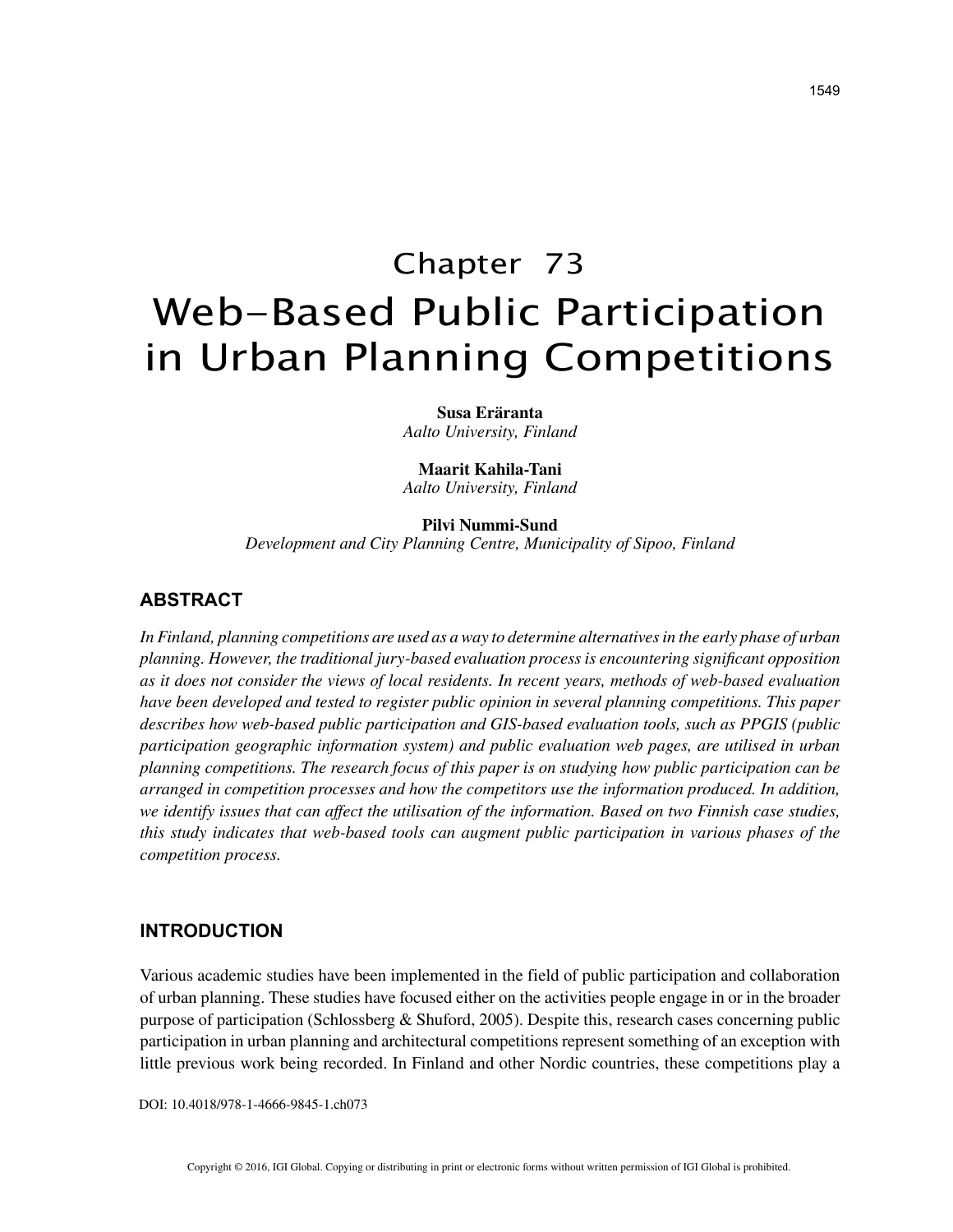significant role as planning instruments in the field of urban planning. Indeed, such competitions are often used as a way to identify and promote new ideas and alternatives in relation to various urban design projects. The tradition of planning competitions is more than a hundred years old (Rönn, 2011). In the context of urban planning, competitions are used, for example, in the planning of new housing areas and in urban renewal projects in areas where changes in land use are envisaged.

Rational planning thinking arose in Europe in the 1960's. In rational planning process, planning solutions can be based on scientific reasoning that way the environment can be planned to improve human well-being (Taylor, 1998). The rational process itself is not in conflict with participative planning, but in the tradition of rational planning there is no space for residents' views, as views are not considered to be scientific information (Rantanen & Kahila, 2008). In Finland the move away from the rational planning paradigm towards a communicative and participative planning practice remains an ongoing process. Communicative planning theory emphasises the role of different stakeholders in the practice underlining the process and the content of planning (Healey, 1997). According to the Finnish Land Use and Building Act (1999), everyone has the right to participate in urban planning. However, this applies only to official planning projects. As such, public participation is not mandatory in planning competitions. Moreover, opposition to the ways in which traditional planning competitions are conducted, particularly in relation to their lack of public participation, is clearly growing (Rönn, 2009).

At the same time, the use of the Internet and social media is also rising sharply. In 2013, it was estimated that 90% of Finns aged 16-74 used the Internet (OSF, 2013), three quarters of them on a daily basis. This offers new possibilities to involve people in urban planning processes via the web. The electronic participation tools that aim to support more diverse preparation of plans, enable more efficient and democratic processes and produce more comprehensive and reliable follow-up are now well accepted (*Evaluation of*…, 2014). In order to become an essential part of future competition processes, web-based participation (*e*-participation) practices should be further developed and their impact on the planning process should be evaluated.

This article synthesises the results of two case studies where participation during the competition process was studied. The focus is on the possibility of pragmatically including public participation in the competition process; two cases in which a variety of web-based participation tools were utilised in the city of Vaasa and in the municipality of Sipoo are presented. The Sipoon Jokilaakso (River valley of Sipoo) planning competition represents a typical planning competition of a new housing area. The Palosaaren salmi (Strait of Palosaari) project in Vaasa is an example of an urban renewal project. In the context of this article, we simply refer to these projects as Vaasa and Sipoo. The aim of *e*-participation was to enable the public to participate in the competition process as deeply as possible. Internet tools were used to present and evaluate the competition entries. In addition, in the case of Vaasa, public participation geographic information systems (PPGIS) software was used from the outset to collect experience-based information from residents. This article presents the use of these tools and their effect on the competition process.

The main research question is:

• How can public participation be arranged in a planning competition process?